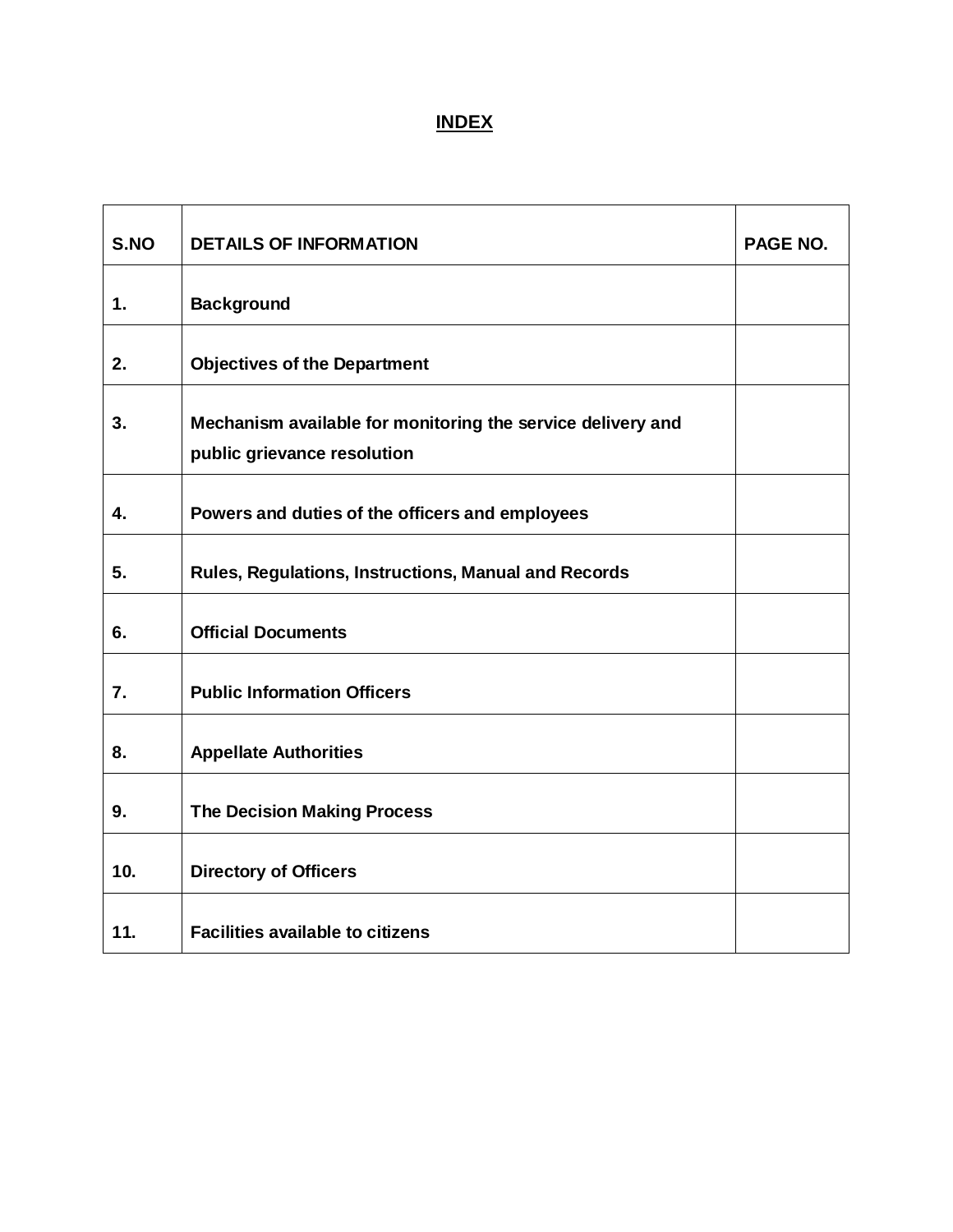#### **1. BACKGROUND**

 The handbook on "Right to Information Act-2005" has been prepared for providing information to the common people voluntarily, who seek information. This handbook may be used as guide for information to the common people who approach the museum office.

#### **Archaeology**

Archaeology is the scientific study of past cultures and the way people lived based on the things they left behind. The purpose of archaeology is to understand how human beings in the past interacted with their environment, and to preserve the history for present and future learning. The study of the cultures includes the examination of the artefacts, objects made, used, or changed by man. To some extent, it can be defined as our voyage to the past, where we discover who we were and therefore who we are. In broad scope, archaeology relies on cross-disciplinary research. Archaeology always relies heavily on the materials left behind by our forefathers.

#### **About the Department**

The Department of Archaeology was established in 1961 by the Government of Tamil Nadu to conserve and preserve the ancient monuments in the State and to conduct excavations at archaeologically and historically important places. Its activities also included copying, deciphering and publishing of stone inscriptions, setting up of site museums, chemical preservation of art objects. A library exclusively for scholars is functioning at its headquarters, Chennai with valuable, unique and rare books for the benefit of staff members and scholars.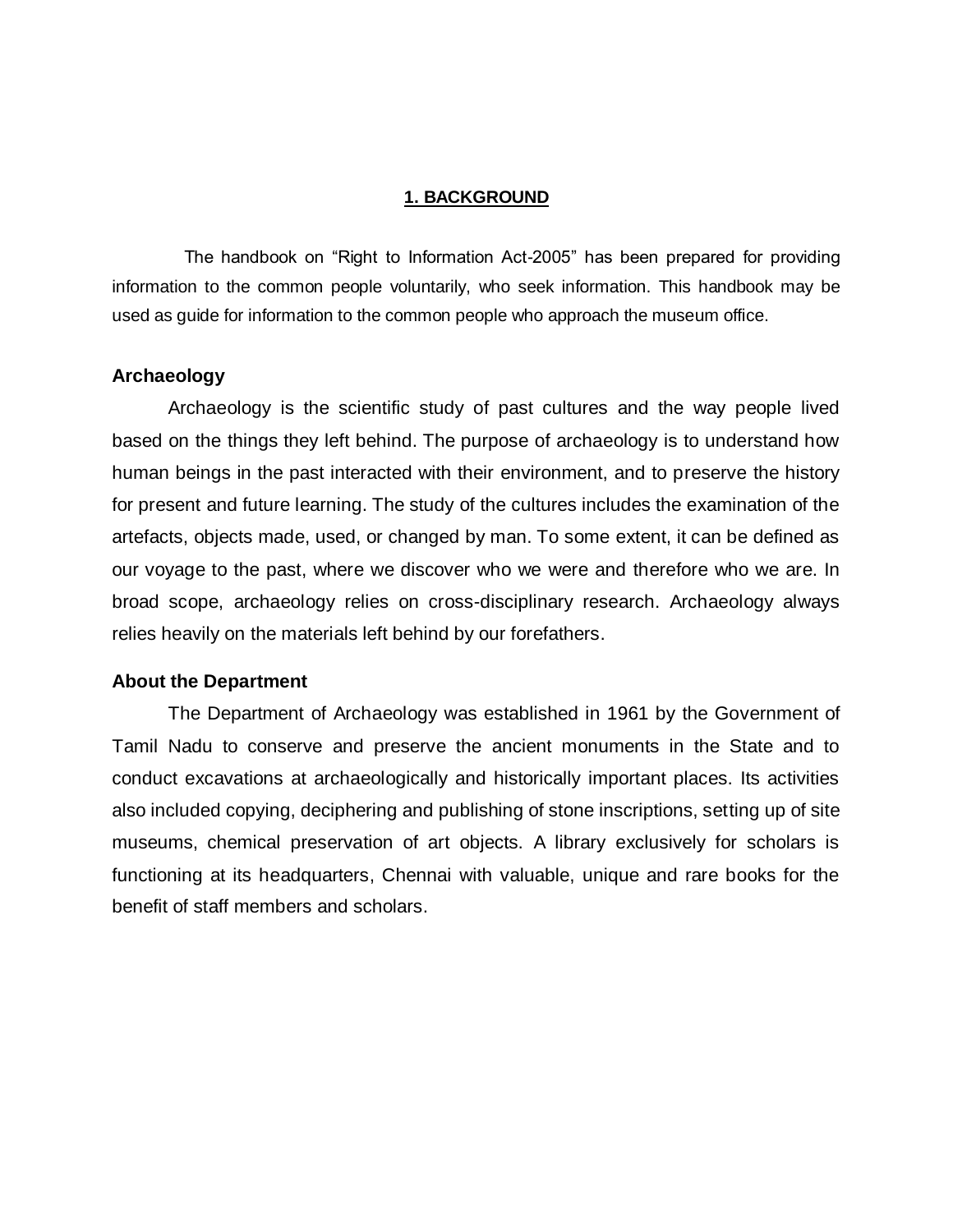### **2. OBJECTIVES OF THE DEPARTMENT**

- Preservation and Conservation of 90 Historical Monuments.
- Identification of historical sites and conducting Excavation at the identified sites.
- Copying of Inscriptions, Deciphering and publishing of inscriptions.
- Displaying of unearthed Archaeological Antiquities for the benefit of general public in the 14 Archaeological Site Museums.
- Chemical treatment of Archaeological Antiquities.

# **3. MECHANISM AVAILABLE FOR MONITORING THE SERVICE DELIVERY AND PUBLIC GRIEVANCE RESOLUTION:**

Addreses of officers concerned for communication(Main Office)

- 1. Commissioner of Archaeology, Department of Archaeology, Tamil Valarchi Valaagam, Thamizh Salai, Egmore, Chennai – 600 008
- 2. Deputy Director, Department of Archaeology, Tamil Valarchi Valaagam, Thamizh Salai, Egmore, Chennai – 600 008
- 3. Executive Engineer, Department of Archaeology, Tamil Valarchi Valaagam, Thamizh Salai, Egmore, Chennai – 600 008
- 4. Deputy Superintending Archaeologist, Department of Archaeology, Tamil Valarchi Valaagam, Thamizh Salai, Egmore, Chennai – 600 008
- 5. Assistant Superintending Epigraphist, Department of Archaeology, Tamil Valarchi Valaagam, Thamizh Salai, Egmore, Chennai – 600 008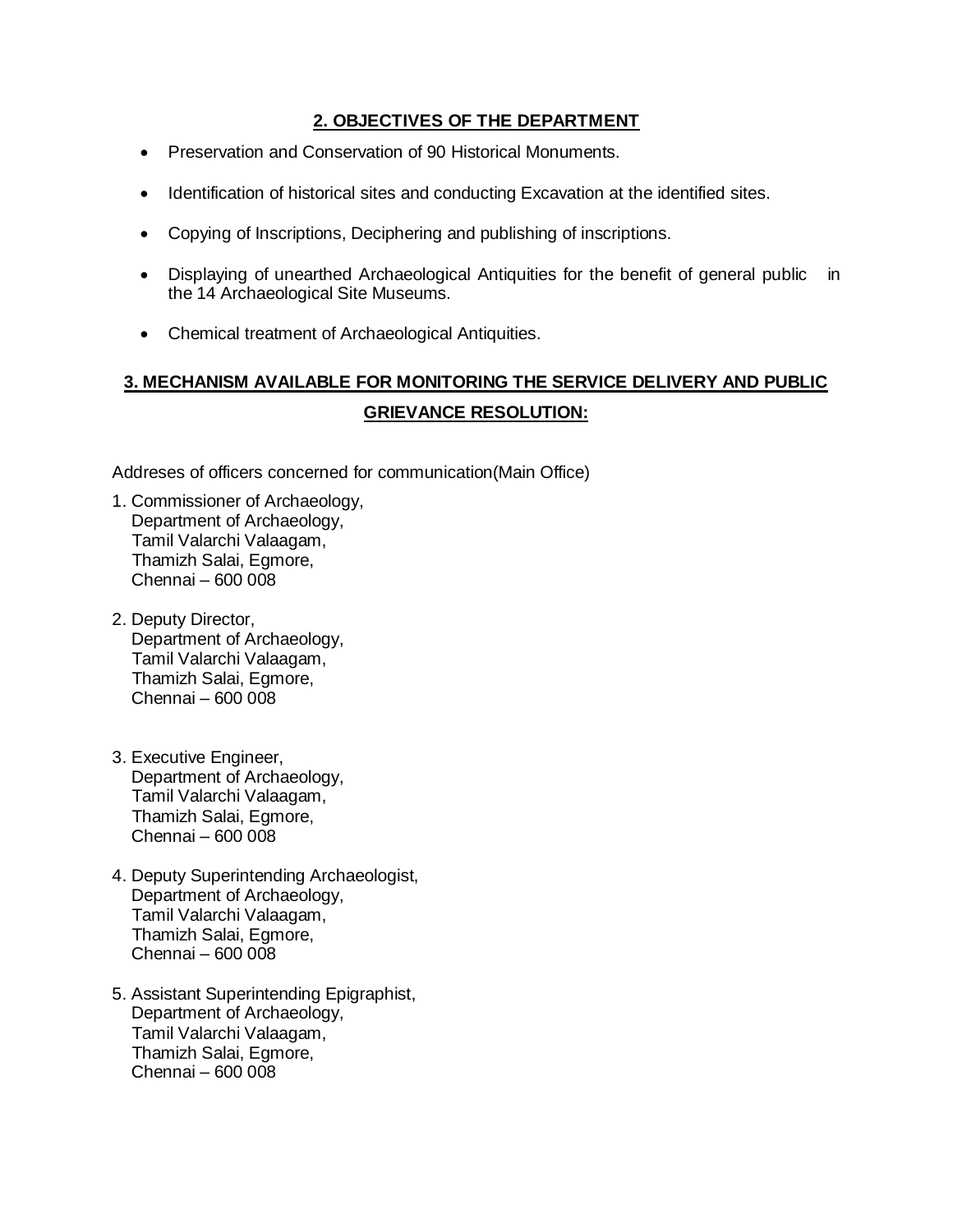- 6. Assistant Director, Department of Archaeology, Tamil Valarchi Valaagam, Thamizh Salai, Egmore, Chennai – 600 008
- 7. Assistant Accounts Officer, Department of Archaeology, Tamil Valarchi Valaagam, Thamizh Salai, Egmore, Chennai – 600 008.

#### **Addresses of Site Museums**

| SI. No           | <b>Site Museum Address</b>                                                                                                                                     | SI. No | <b>Site Museum Address</b>                                                                                                                                     |
|------------------|----------------------------------------------------------------------------------------------------------------------------------------------------------------|--------|----------------------------------------------------------------------------------------------------------------------------------------------------------------|
| 1.               | Curator, Site museum,<br>Department of Archaeology,<br>Danish Fort Site museum,<br>Tranquebar $-609313$ ,<br>Nagapattinam District.                            | 8.     | <b>Regional Assistant Director</b><br>Department of Archaeology,<br>Thirumalai Nayakar Palace,<br><b>Madurai</b> - 625 001.                                    |
| $\overline{2}$ . | Deputy Superintending of<br>Archaeology, Department of<br>Archaeology<br>Archaeology under water site<br>museum, Poompuhar - 609 105,<br>Nagai District        | 9.     | Curator Site museum,<br>Department of Archaeology,<br>Marata Site Museum,<br>Kizha Raja Street, (Sarja<br>Madi)<br>Thanjavur - 613 001.                        |
| 3.               | Curator, Site museum,<br>Department of Archaeology,<br>Ramalinga villasam,<br>Ramanathapuram                                                                   | 10.    | Curator, Site museum,<br>Department of Archaeology,<br>671, Jawahar Bazar,<br>Karur - 639 001,<br><b>Karur District.</b>                                       |
| $\overline{4}$   | Curator, Site museum,<br>Department of Archaeology,<br>2/117, Main Road,<br>Gangaikonda cholapuram - 612<br>901<br>Udaiyar palayam Post, Ariyalur<br>District. | 11.    | Curator Site museum,<br>Department of Archaeology,<br><b>Indian Overseas Bank</b><br>Valagam, Nanjundapuram<br>Salai, Ramanathapuram,<br>Coimbatore - 641 036. |
| 5.               | Curator, Site museum,<br>Department of Archaeology,<br>13, Sidhi Vinayagar Koil<br>Street, Arcot - 632 503, Vellore<br>District.                               | 12.    | Curator, Site museum,<br>Department of Archaeology,<br>Sannathi Street,<br>Coutralam - 627 802,<br>Tirunelveli District.                                       |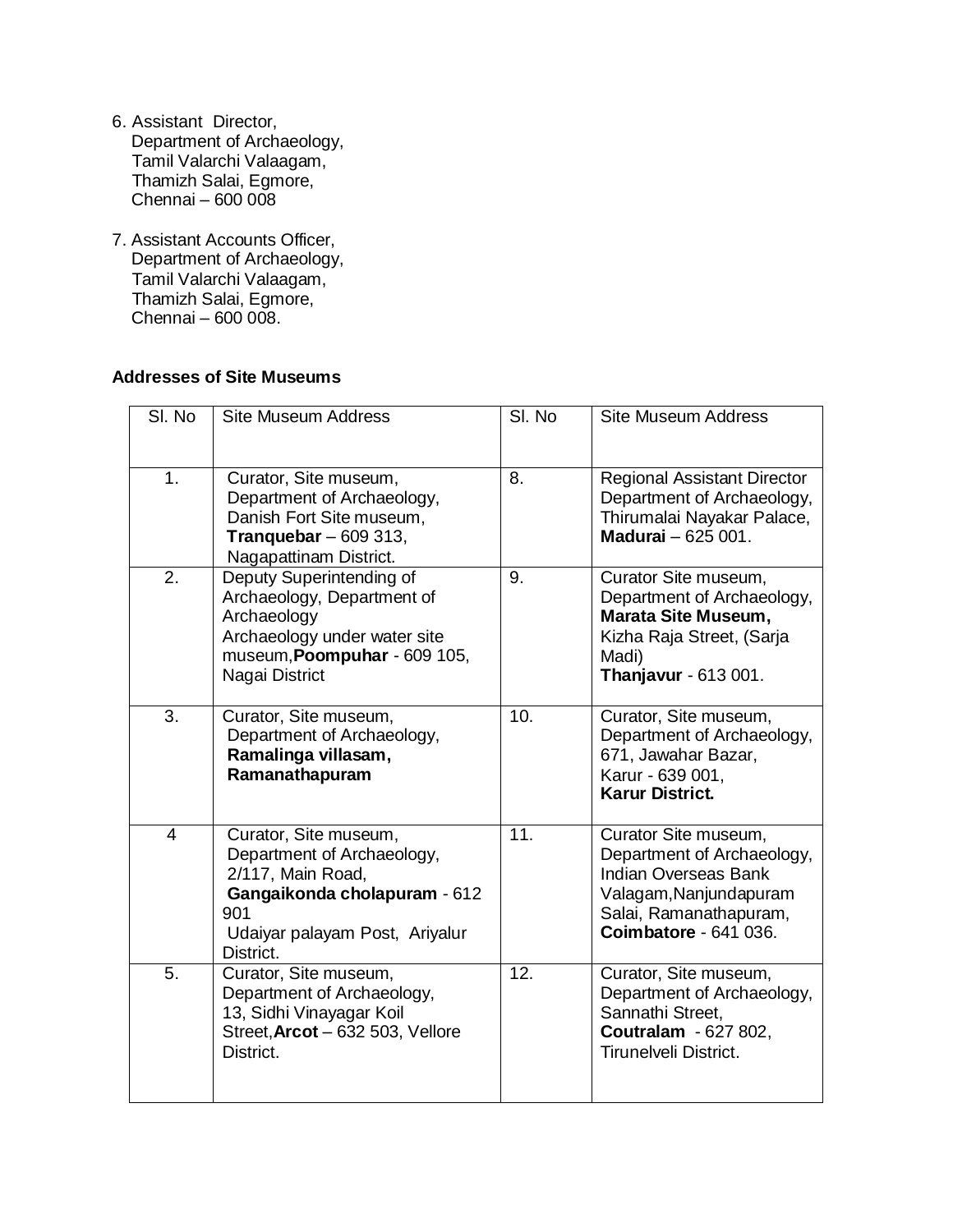| 6.             | Curator, Site museum,<br>Department of Archaeology,<br>I.H.H.Valagam,<br>Poondi - 602 023, Thiruvallur<br>District.              | 13. | Curator Site museum,<br>Department of Archaeology,<br>133, Kadalur Main Road,<br>Thirukovilur, Vilupuram<br>District. |
|----------------|----------------------------------------------------------------------------------------------------------------------------------|-----|-----------------------------------------------------------------------------------------------------------------------|
| 7 <sub>1</sub> | Curator, Site museum,<br>Department of Archaeology,<br>Rajarajan Site Museum,<br>Rajarajan Manimandapam,<br>Thanjavur - 613 007. | 14. | Curator, Site museum,<br>Department of Archaeology,<br>Muhamat Ali club Road,<br>Dharmapuri - 636 701.                |

#### **Working Hours:**

Museum Office:10.00A.M to 5.45P.M

Thirumalai Nayakar Palace, Madurai – No leave

Manora, Tanjore **- No leave** 

Maratta Site Museum, Tanjore - No leave Rajarajan Museum, Tanjore **- Only leave on Wednesday and all** Government Holidays

Ramanathapuram, Tranquebar \_ Only leave on Friday and all

Government Holidays

### **Details of Entrance Fee in INR:**

| District Museums (Madurai, Thanjvur) |          | All other Museums      |          |  |
|--------------------------------------|----------|------------------------|----------|--|
|                                      | Per Head |                        | Per Head |  |
| <b>Indian Adults</b>                 | $10/-$   | <b>Indian Adults</b>   | $5/-$    |  |
| <b>Indian Children</b>               | $5/-$    | <b>Indian Children</b> | $3/-$    |  |
| Foreign Adults                       | $50/-$   | Foreign Adults         | $50/-$   |  |
| Foreign Children                     | $25/-$   | Foreign Children       | $25/-$   |  |
| Photo Fee                            | $30/-$   | Photo Fee              | $30/-$   |  |
| Video                                | $100/-$  | Video                  | $100/-$  |  |

### **4. POWERS AND DUTIES OF OFFICERS AND EMPLOYEES**

| S.No | Post                                | <b>Powers &amp; Duties</b>                                    |
|------|-------------------------------------|---------------------------------------------------------------|
|      | <b>Commissioner of Archaeology</b>  | Head of the Department of Archaeology,                        |
|      |                                     | Government of Tamil Nadu                                      |
| 2    | Deputy Director                     | Monitoring of Chennai, Sub offices &                          |
|      |                                     | <b>District Museums</b>                                       |
| 3    | Deputy Superintending Archaeologist | Execution of works of related to exevation<br>and exploration |
|      |                                     |                                                               |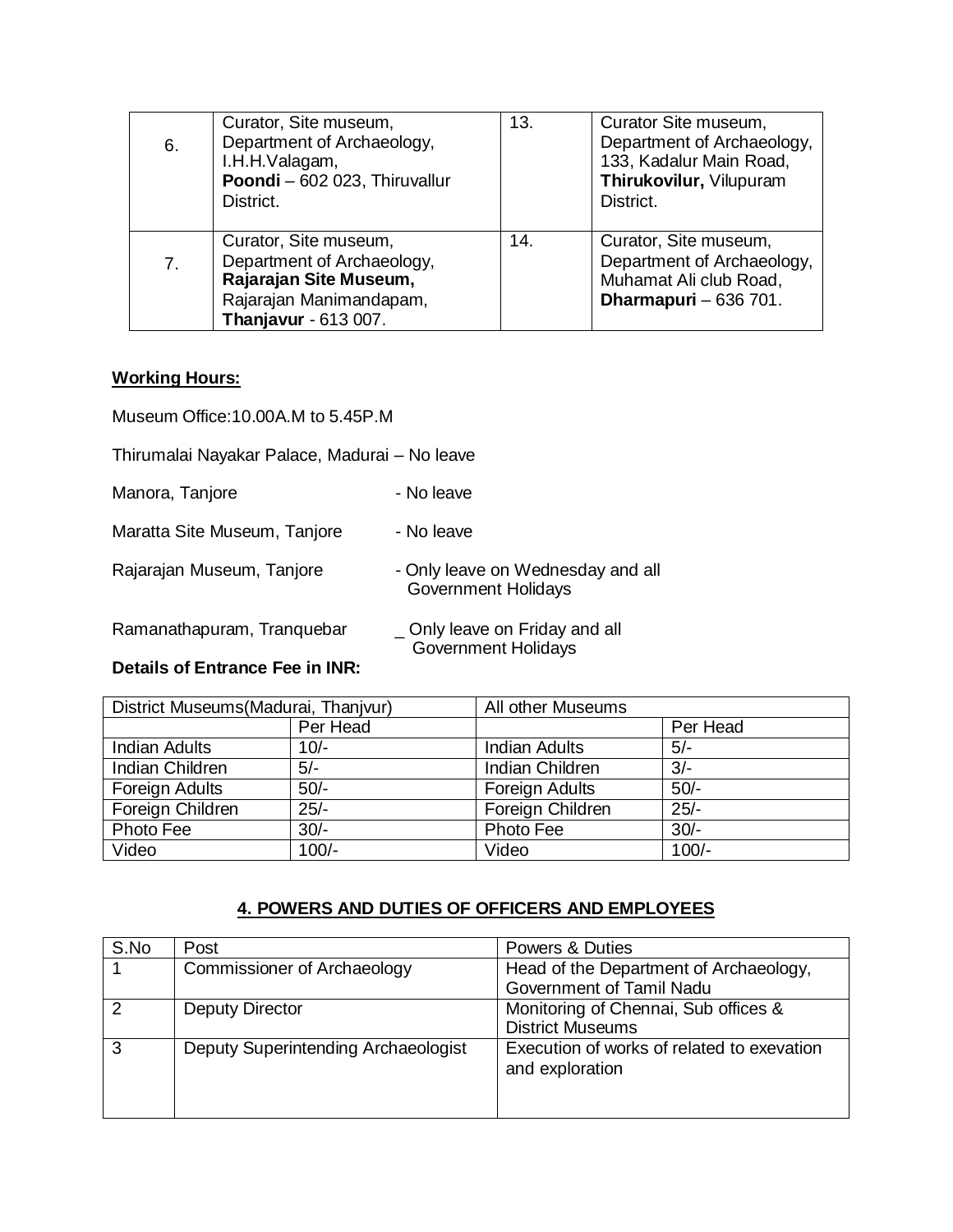| $\overline{4}$ | <b>Executive Engineer</b>                   | In-Charging of Engineering section,          |
|----------------|---------------------------------------------|----------------------------------------------|
|                |                                             | monuments and sanction of estimates          |
|                |                                             |                                              |
| 5              | <b>Assistant Executive Engineer</b>         | In-Charging of Engineering section,          |
|                |                                             | monuments and sanction of estimates          |
|                |                                             |                                              |
| 6              | <b>Assistant Superintending Epigraphist</b> | Executing works pertaining to                |
|                |                                             | epigraphy(Inscription)                       |
|                |                                             |                                              |
| $\overline{7}$ | <b>Assistant Director</b>                   | In-Charge of General administrative matters  |
|                |                                             | and manpower management                      |
| 8              | <b>Assistant Accounts Officer</b>           | In-charge of all financial matters           |
| $\overline{9}$ | Curators                                    | In charge of Archaeological Site Museum in   |
|                |                                             | respective district.                         |
| 10             | Ephigraphist                                | Responsible official to decipher and reading |
|                |                                             | of inscriptions                              |
| 11             | <b>Archaeological Officer</b>               | Incharge of writing local history and        |
|                |                                             | collecting antiquities                       |
| 12             | <b>Pre Historic Archaeologist</b>           | Powers vested to survey pre historic sites   |
|                |                                             | and conduct exevation at pre historic site   |
| 13             | Archaeologist(Expolaration cum              | Responsible to find potential sites and      |
|                | <b>Excavation Archaeologist)</b>            | conducted systematic excavations             |
| 14             | Junior Engineer                             | Preparation of estimate, Surveying,          |
|                |                                             | investigation, giving technical guidance and |
|                |                                             | spot discussion to the field staff           |
| 15             | Stapathy/Draughts man                       | Preparation of temple drawing, line drawing  |
|                |                                             | and coordinating with Engineers              |
| 16             | Office Superintendents, Assistants and      | Clerical and office work                     |
|                | <b>Junior Assistants</b>                    |                                              |
| 17             | <b>Technical Assistants</b>                 | Looking after technical works such as        |
|                |                                             | preparation geology of area and participate  |
|                |                                             | in excavation both prehistoric and historic  |
|                |                                             | sites                                        |
| 18             | <b>Office Assistant</b>                     | Office work                                  |
| 19             | <b>Sales Attenders</b>                      | Sale of Museum publications                  |
| 20             | Watchman, Sweepers, Gardeners               | Watch & Ward and Housekeeping services       |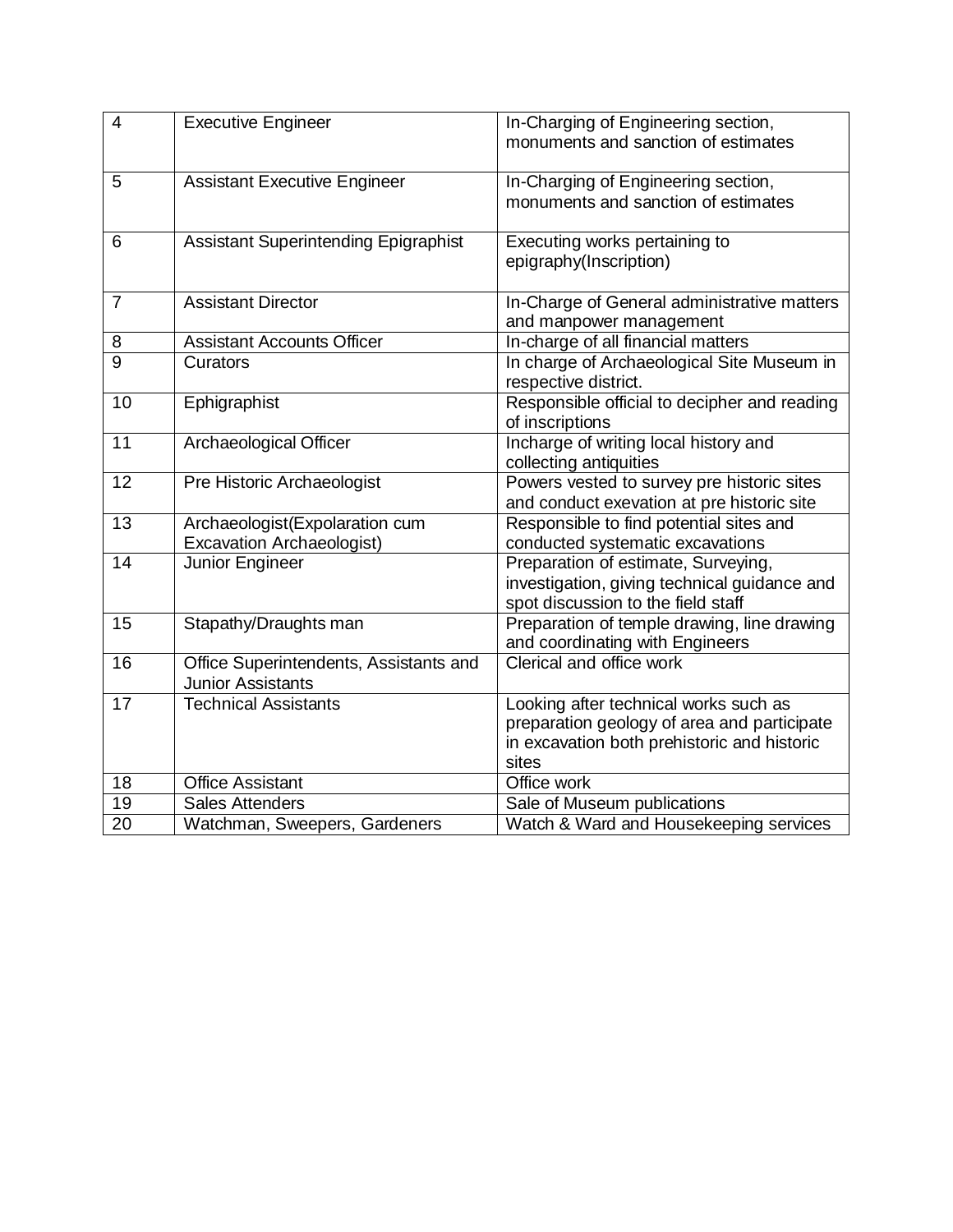## **5. RULES, REGULATIONS, INSTRUCTIONS, MANUAL AND RECORDS**

| Name/Title of the Document                                                     | The Archaeological Manual                                                         |
|--------------------------------------------------------------------------------|-----------------------------------------------------------------------------------|
| Type of the Document                                                           | Manual                                                                            |
| Brief write-up on the Document                                                 |                                                                                   |
|                                                                                | Non-Technical                                                                     |
|                                                                                | Section A-Administration                                                          |
|                                                                                | Section B- Bill                                                                   |
|                                                                                | Section C- Conservation/ Technical Wing                                           |
|                                                                                | Technical                                                                         |
|                                                                                | <b>Conservation Wing</b>                                                          |
|                                                                                | <b>Excavation Wing</b>                                                            |
|                                                                                | Archaeological Officer wing                                                       |
|                                                                                | Epigraphic wing                                                                   |
|                                                                                | Chemical preservation                                                             |
|                                                                                |                                                                                   |
| Nadu Finance Code, Tamil Nadu Budget Manual, Tamil Nadu Accounts Code etc. are | In addition, the codes applicable to all Government Departments such as the Tamil |
| applicable to the Department of Archaeology.                                   |                                                                                   |

## **6. OFFICIAL DOCUMENTS**

| S.No | Category of the<br>document | Name of the document                                          | Held by/under the control of                          |
|------|-----------------------------|---------------------------------------------------------------|-------------------------------------------------------|
|      | Register                    | Accession Registers -<br>with concern site museum<br>Curators | Assistant Directors of the<br>concerned jurisdiction. |

### **7. PUBLIC INFORMATION OFFICERS**

**Name of the Public Authority:** Department of Archaeology

#### **a. Public Information Officer (in Chennai office):**

| Designation                | Phone        | Fax | Email                | Address                                                                                                                                         |
|----------------------------|--------------|-----|----------------------|-------------------------------------------------------------------------------------------------------------------------------------------------|
| Assistant<br>Director(H.Q) | 044-28190020 |     | tnarch $@$ tn.nic.in | Chennai(Head<br><b>Quarters</b> )<br>Department of<br>Archaeology,<br>Tamil Valarchi<br>Valaagam,<br>Thamizh Salai,<br>Egmore,<br>Chennai - 600 |
|                            |              |     |                      | 008                                                                                                                                             |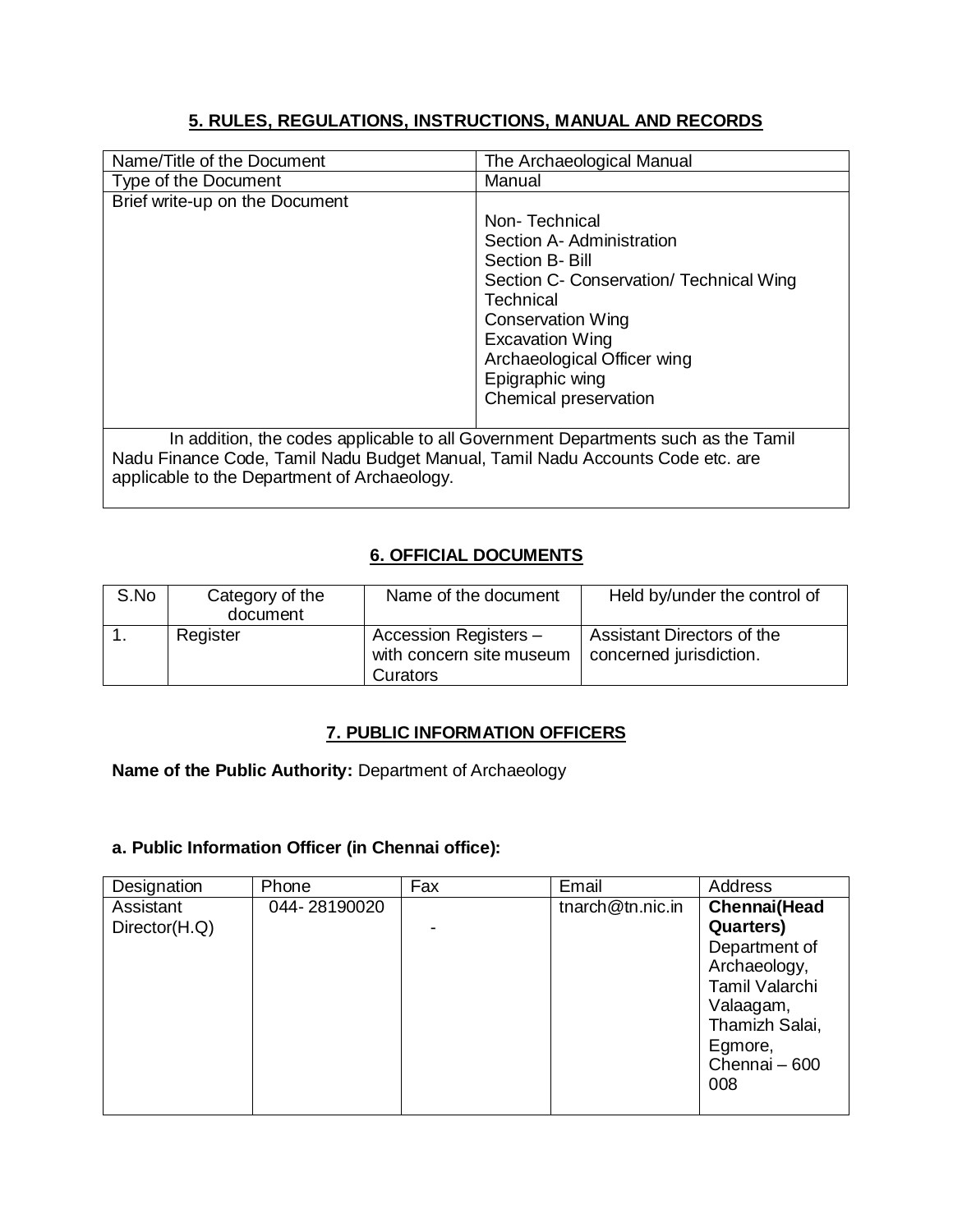# **b. Public Information Officer (in the concerned districts)**

| S.No             | <b>District</b>                             | Designation               | Phone            | Email | Address                                                                                                                                                                                  |
|------------------|---------------------------------------------|---------------------------|------------------|-------|------------------------------------------------------------------------------------------------------------------------------------------------------------------------------------------|
| 1 <sub>1</sub>   | Madurai                                     | Curator                   | 0452-<br>2338992 |       | Curator,<br>Department of<br>Archaeology,<br>Site Museum,<br>Tirumalai Nayak Palace,<br>Madurai - 625 001.                                                                               |
| 2.               | Thanjavur<br><b>District</b>                | Archaeological<br>Officer | 0436-<br>2273623 |       | Archaeological Officer,<br>Department of<br>Archaeology,<br>Marata Site Museum,<br>Kizha Raja Street,<br>(Sarja Madi)<br>Thanjavur - 613 001.                                            |
| 3.               | Chidambaram<br>Cuddalore<br><b>District</b> | Archaeological<br>Officer |                  |       | Archaeological Officer,<br>Department of<br>Archaeology,<br>12/7 Maraiamman Kovil<br>Street,<br>R.K. Hospital $(2^{nd}$<br>Floor), Chidambaram -<br>608001,<br><b>Cuddalore District</b> |
| $\overline{4}$ . | Dharmapuri<br><b>District</b>               | Archaeological<br>Officer |                  |       | Archaeological Officer,<br>Department of<br>Archaeology,<br>Muhamad Ali club<br>Road, Dharmapuri - 636<br>701.                                                                           |
| 5.               | Tirunelveli<br><b>District</b>              | Archaeological<br>Officer |                  |       | Archaeological Officer,<br>Department of<br>Archaeology,<br>236, Tiruchundur<br>Road, Palayamkottai,<br>Tirunelveli - 672002                                                             |
| 6.               | Nagerkoil<br>Kanyakumari<br><b>District</b> | Archaeological<br>Officer |                  |       | Archaeological Officer,<br>Department of<br>Archaeology,<br><b>District Collectorate</b><br>Office Building Campus,<br>Nagerkoil - 629001,<br>Kanyakumari District                       |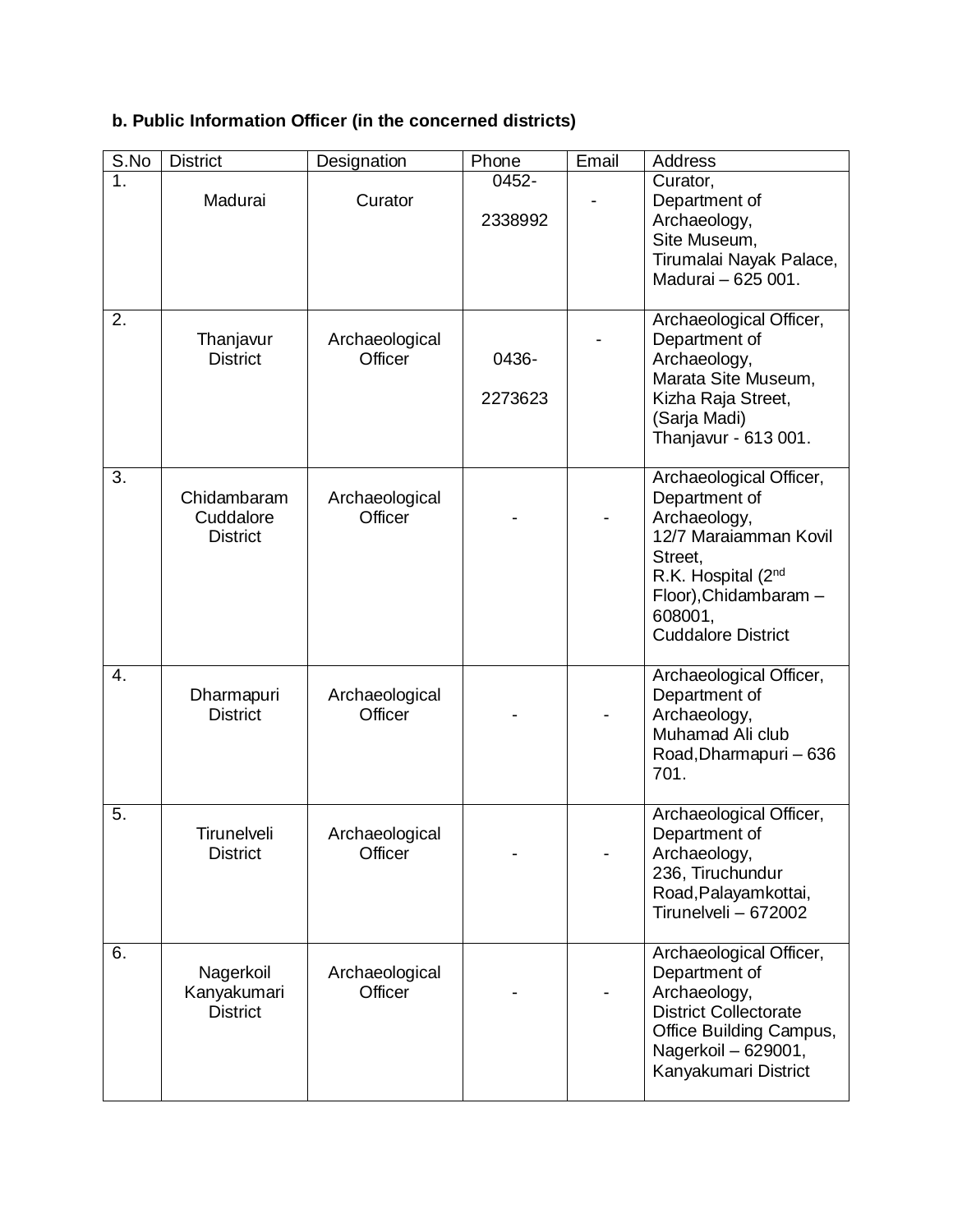| 7.  | Coimbatore<br><b>District</b>                         | Archaeological<br>Officer |  | Department of<br>Archaeology,<br><b>Indian Overseas Bank</b><br>Valagam,<br>Nanjundapuram Salai,<br>Ramanathapuram,<br>Coimbatore- 641036.                 |
|-----|-------------------------------------------------------|---------------------------|--|------------------------------------------------------------------------------------------------------------------------------------------------------------|
| 8.  | Poondi<br><b>Tiruvallur District</b>                  | Curator                   |  | Curator,<br>Department of<br>Archaeology,<br>I.H.H.Valagam,<br>Poondi - 602 023,<br>Tiruvallur District.                                                   |
| 9.  | Arcot<br><b>Vellore District</b>                      | Curator                   |  | Curator,<br>Department of<br>Archaeology,<br>13, Sidhi Vinayagar Koil<br>Street.<br>$Arcot - 632 503,$<br><b>Vellore District.</b>                         |
| 10. | Tranquebar<br>Nagappattinam<br><b>District</b>        | Curator                   |  | Curator,<br>Department of<br>Archaeology,<br><b>Danish Fort Site</b><br>museum,<br>Tranquebar - 609 313,<br>Nagappattinam District.                        |
| 11. | Gangaikonda<br>Cholapuram<br><b>Ariyalur District</b> | Curator                   |  | Curator,<br>Department of<br>Archaeology,<br>2/117, Main Road,<br>Gangaikondacholapura<br>m - 612 901<br>Udaiyar palayam Post,<br><b>Ariyalur District</b> |
| 12. | Ramanathapuram<br><b>District</b>                     | Curator                   |  | Curator,<br>Department of<br>Archaeology,<br>Ramalinga villasam,<br>Ramanathapuram - 623<br>501.                                                           |
| 13. | Thirukovilur<br>Villupuram                            | Curator                   |  | Curator,<br>Department of<br>Archaeology,<br>133, Cuddalore Main                                                                                           |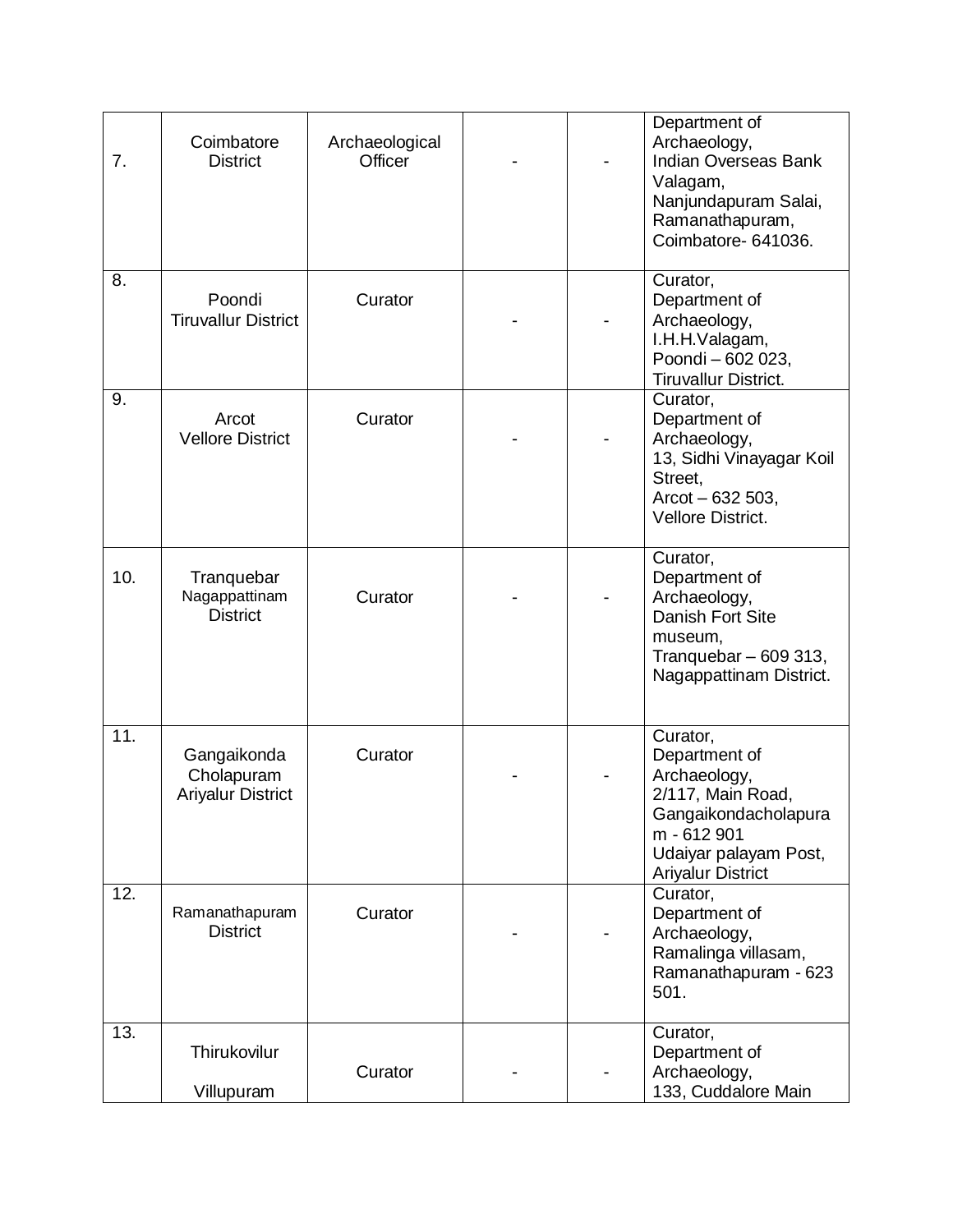|     | <b>District</b>                                                                  |             |                  |                                   | Road,<br>Thirukovilur,<br>Villupuram District.                                                                                                        |
|-----|----------------------------------------------------------------------------------|-------------|------------------|-----------------------------------|-------------------------------------------------------------------------------------------------------------------------------------------------------|
| 14. | <b>Karur District</b>                                                            | Curator     |                  |                                   | Curator,<br>Department of<br>Archaeology,<br>671, Jawahar Bazar,<br>Karur - 639 001,<br>Karur District.                                               |
| 15. | Coutralam<br>Tirunelveli<br><b>District</b>                                      | Curator     |                  |                                   | Curator,<br>Department of<br>Archaeology,<br>Sannathi Street,<br>Coutralam - 627 802,<br><b>Tirunelveli District.</b>                                 |
| 16. | Poompuhar<br>Nagappattinam<br><b>District</b>                                    | Epigraphist |                  |                                   | Epigraphist,<br>Department of<br>Archaeology,<br>Archaeology under<br>water site museum,<br>Poompuhar - 609 105,<br>Nagappattinam District.           |
| 17. | Udagamandalam<br><b>Nilgris District</b>                                         | Epigraphist |                  |                                   | Epigraphist,<br>Department of<br>Archaeology,<br>274/ E1 Alexanderiya<br>Cottage, Bank Lane<br>Udagamandalam - 643<br>021,<br><b>Nilgris District</b> |
| 18. | Government<br>Oriental<br>Manuscript<br>Library &<br>Research<br>Centre, Chennai | Curator     | 044-<br>25365130 | curator<br>goml@<br>gmail.c<br>om | Curator,<br>Government Oriented<br>Manuscript Library &<br>Research Centre,<br><b>Madras University</b><br>Campus, Chepauk,<br>Chennai-600 005.       |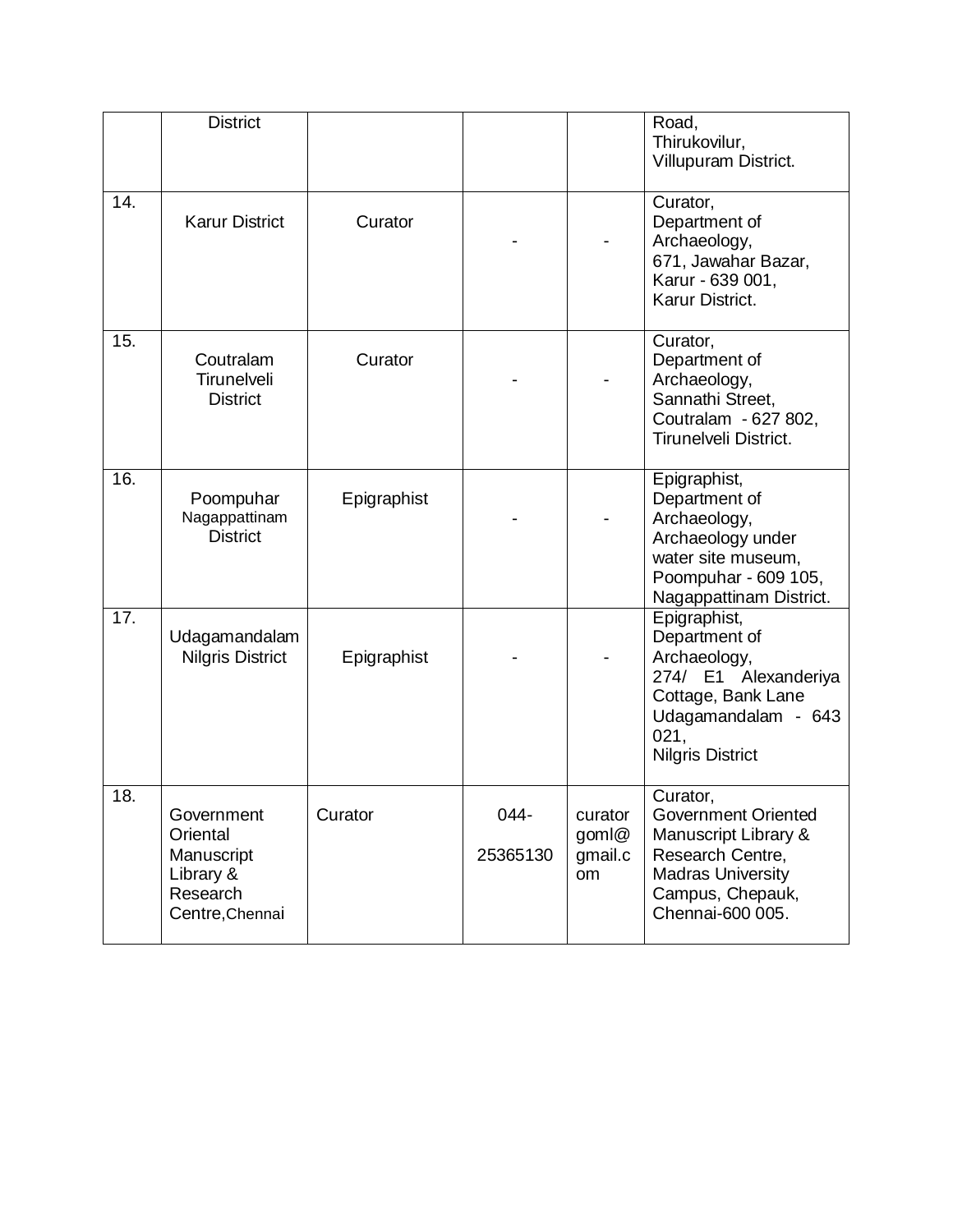## **8. APPELLATE AUTHORITIES**

| S.No             | Designation                                            | Phone               | Fax | Email            | <b>Address</b>                                                                                                                                             |
|------------------|--------------------------------------------------------|---------------------|-----|------------------|------------------------------------------------------------------------------------------------------------------------------------------------------------|
| 1.               | Commissioner                                           | 044-<br>28190020    |     | tnarch@tn.nic.in | Department of<br>Archaeology,<br>Tamil Valarchi<br>Valaagam,<br>Thamizh Salai,<br>Egmore,<br>Chennai - 600 008                                             |
| $\overline{2}$ . | Assistant<br>Director(H.Q)                             | $044 -$<br>28190020 |     | tnarch@tn.nic.in | <b>Chennai</b> (Head<br><b>Quarters)</b><br>Department of<br>Archaeology,<br>Tamil Valarchi<br>Valaagam,<br>Thamizh Salai,<br>Egmore,<br>Chennai - 600 008 |
| $\overline{3}$ . | Assistant<br>Director(Technical),<br>Madurai           | 0452-<br>2338992    |     |                  | Department of<br>Archaeology,<br>Site Museum,<br>Tirumalai Nayak<br>Palace,<br>Madurai - 625 001                                                           |
| $\overline{4}$ . | <b>Assistant</b><br>Director(Technical),<br>Coimbatore |                     |     |                  | Department of<br>Archaeology,<br><b>Indian Overseas</b><br>Bank Valagam,<br>Nanjundapuram<br>Salai,<br>Ramanathapuram,<br>Coimbatore - 641<br>036.         |
| 5.               | Assistant<br>Director(Technical),<br>Thanjavur         | 0436-<br>2273623    |     |                  | Archaeological<br>Officer, Department<br>of Archaeology,<br><b>Marata Site</b><br>Museum,<br>Kizha Raja Street,<br>(Sarja Madi)<br>Thanjavur - 613 001.    |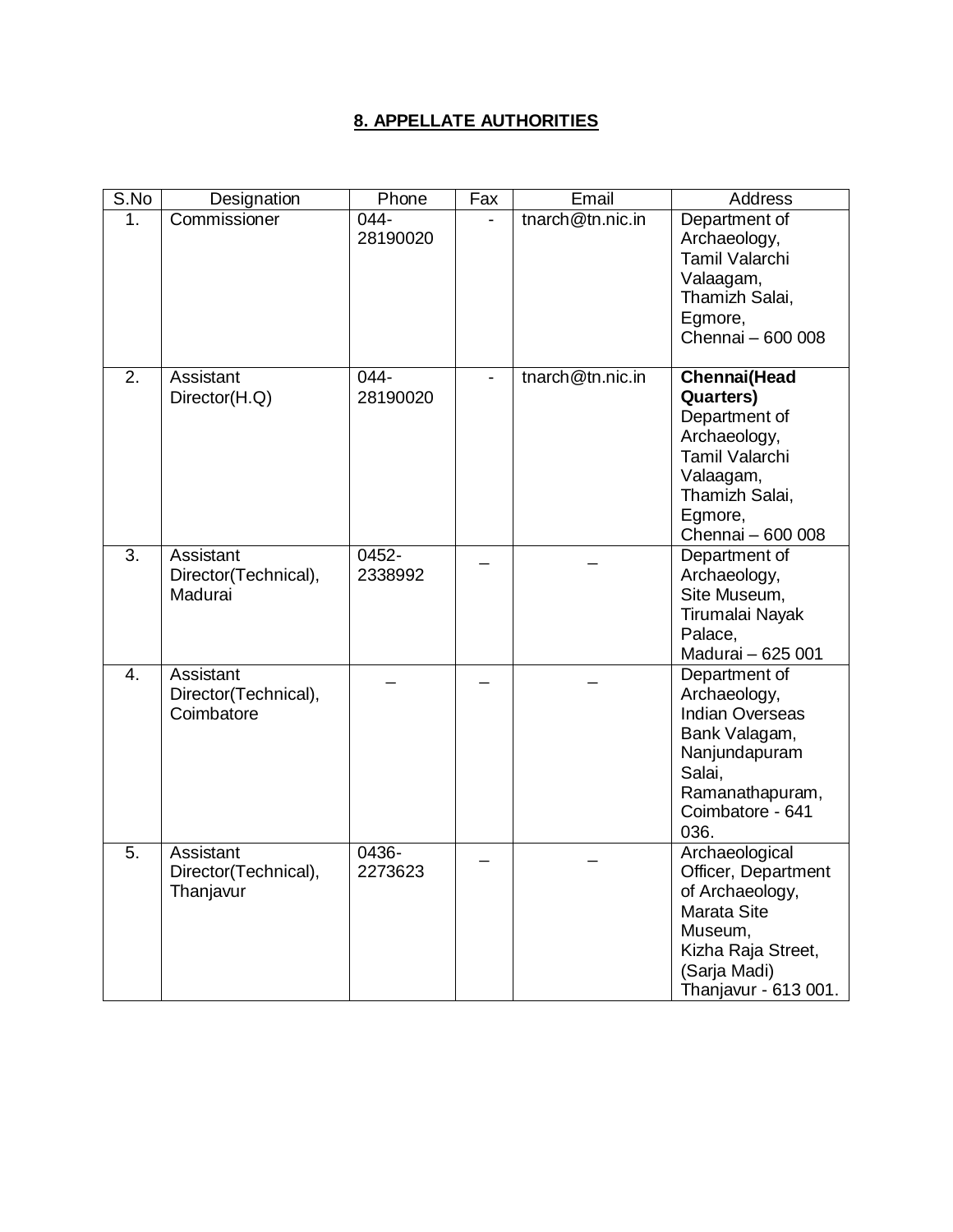# **9. The Decision Making Process**

| The procedure followed to<br>take a decision for various<br>matters                                                                           | initiated<br>by the Commissioner<br>Proposals are<br>0f<br>Archaeology implemented after obtaining sanction of the<br>Government. For conduct of routine programme such as<br>ordinary exhibitions, lectures, seminars etc,<br>the<br>Commissioner of Archaeology gives approval himself.                           |
|-----------------------------------------------------------------------------------------------------------------------------------------------|---------------------------------------------------------------------------------------------------------------------------------------------------------------------------------------------------------------------------------------------------------------------------------------------------------------------|
| The documental<br>procedure/laid down<br>procedures/Defined<br>Criteria/Rules to arrive at a<br>particular decision for<br>important matters. | Proposals are initiated by Commissioner of Archaeology<br>and sent to the Secretary to Government, Tourism,<br>Culture, HR &CE Department who in turn obtains the<br>orders of the Government following the Business Rules of<br>the Government.                                                                    |
| The arrangements made to<br>communicate the decisions to<br>the public                                                                        | Policy decisions are notified by the Government. Details<br>of programmes undertaken by the Department of<br>Archaeology are notified through press release.                                                                                                                                                        |
| The Officers at various levels<br>whose opinions are sought for<br>the process of decision-<br>making.                                        | Deputy Director,, Deputy Superintending Archaeologist,<br>Engineer, Assistant Executive Engineer,<br>Executive<br>Assistant Superintending Epigraphist, Assistant Director,<br>Assistant Accounts Officer, Curators, Archaeological<br>Epigraphist, Pre Historic Archaeologist,<br>Officers,<br>Archaeologist etc., |
| The final authority that makes<br>the decision                                                                                                | Government of TamilNadu                                                                                                                                                                                                                                                                                             |

# **10. Directory of Officers:**

# **Chennai (HQ):**

| S.No           | Name & Designation                                  | Phone        |
|----------------|-----------------------------------------------------|--------------|
| 1.             | Ashok Ranjan Mohanty, I.A.S., Commissioner          | 044-28190020 |
| 2.             | Thiru.R. Sivanantham, Deputy Director(i/c)          | 9003249464   |
| 3.             | Thiru. T. Thangavel, Executive Engineer(Monuments)  | 9444687775   |
| 4.             | Tmt.G.Leela Devakumari, Assistant Director          | 9444703321   |
| 5.             | Thiru.P.Pathinettampadi, Assistant Accounts Officer | 9865459205   |
| 6.             | Tmt. K.Bakiya Lakshmi, Epigraphist                  | 9940030508   |
| 7 <sub>1</sub> | Thiru. J.Basker, Epigraphist                        | 9789074393   |
| 8.             | Thiru.P.K.Loganathan, Epigraphist                   | 9884919278   |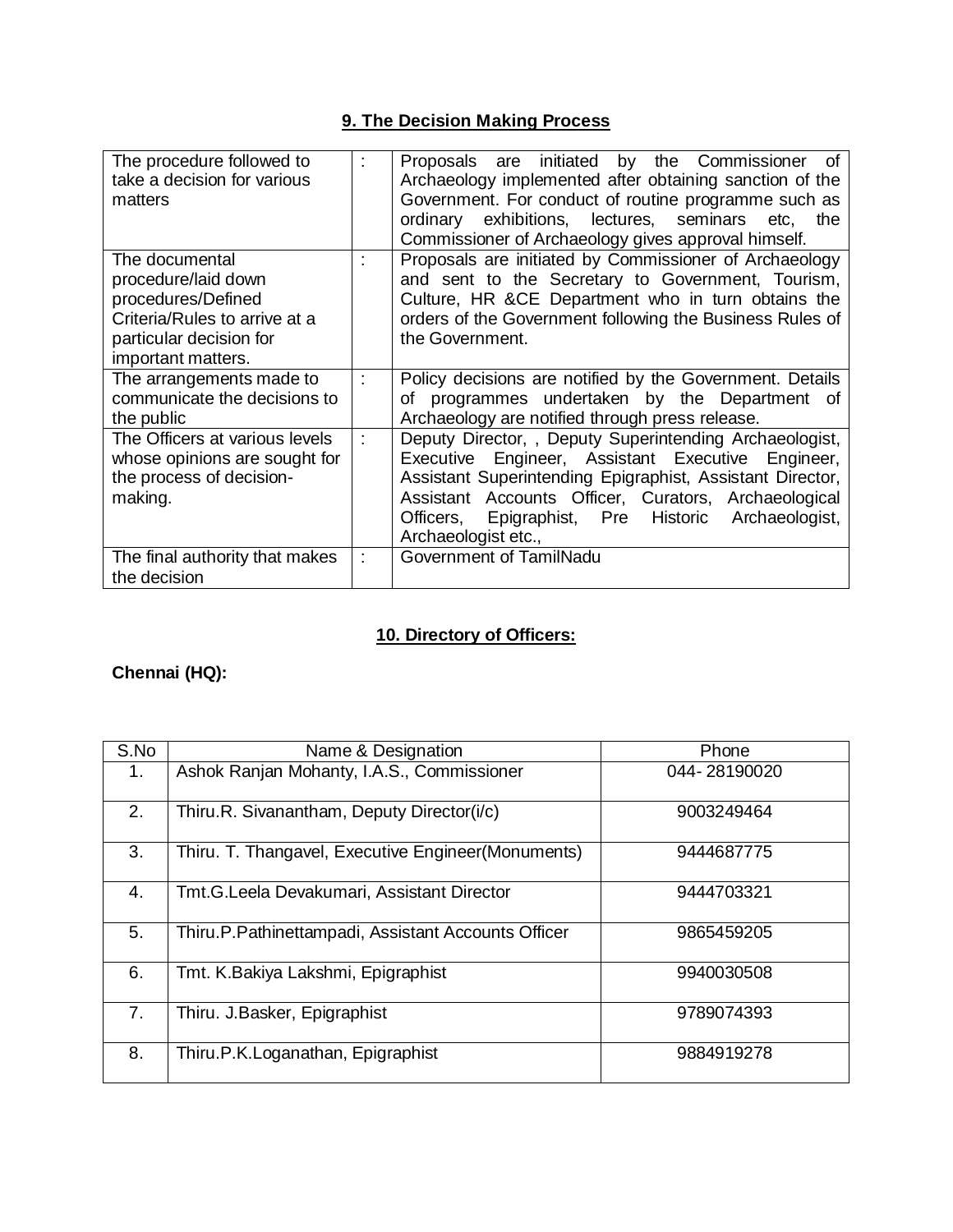| 9. | Thiru.N.Rajesh, Junior Engineer | 9841544396 |
|----|---------------------------------|------------|
|    | Tmt. N. Prabha, Junior Engineer | 9047314911 |

## **LIST OF SUB OFFICES OF THIS DEPARTMENT:**

# **(a) Site Museums:**

| S.No             | <b>Site Museums</b>                                   | <b>District</b>                                       | Phone               | Name                  | Mobile     |
|------------------|-------------------------------------------------------|-------------------------------------------------------|---------------------|-----------------------|------------|
| 1.               | Danish Fort<br>Site Museum                            | Tranquebar<br>Nagapattinam<br><b>District</b>         |                     | Thiru P. Baskar       | 9042987155 |
| 2.               | <b>Marine</b><br>Archaeological<br><b>Site Museum</b> | Poompuhar<br>Nagapattinam<br><b>District</b>          |                     | Thiru P. Baskar       | 9042987155 |
| 3.               | Rajendra<br>Chola Site<br>Museum                      | Gangaikonda<br>Cholapuram<br><b>Ariyalur District</b> |                     | Thiru.M. Prabaharan   | 9840975213 |
| 4.               | Ramalinga<br><b>Vilasam Site</b><br>Museum            | Ramanathapuram<br>Ramanathapuram<br><b>District</b>   |                     | Thiru. B. Asaithambi  | 8110015525 |
| 5.               | <b>Islamic Site</b><br>Museum                         | Arcot<br><b>Vellore District</b>                      |                     | Thiru.J.Ranjith       | 9941488148 |
| 6.               | Pre-Historic<br>Site Museum                           | Poondi<br><b>Tiruvallur District</b>                  |                     | Thiru.P.K.Loganathan  | 9884919278 |
| 7.               | Tirumalai<br>Nayak Mahal<br>Site Museum               | Madurai<br><b>Madurai District</b>                    | 0452-<br>2338992    | Thiru. M. Sakthivel   | 8608222166 |
| 8.               | Rajarajan Site<br>Museum                              | Thanjavur<br><b>Thanjavur District</b>                | 043-<br>62273623    | Thiru. T. Thangadurai | 9843110622 |
| $\overline{9}$ . | Maratta Site<br>Museum                                | Thanjavur<br><b>Thanjavur District</b>                | $043 -$<br>62273623 | Thiru. T. Thangadurai | 9843110622 |
| 10.              | <b>Chera Site</b><br>Museum                           | Karur<br><b>Karur District</b>                        |                     | Thiru.M. Prabaharan   | 9840975213 |
| 11.              | Coimbatore<br>Site Museum                             | Coimbatore<br>Coimbatore<br><b>District</b>           |                     | Thiru. S.Nandakumar   | 8883214103 |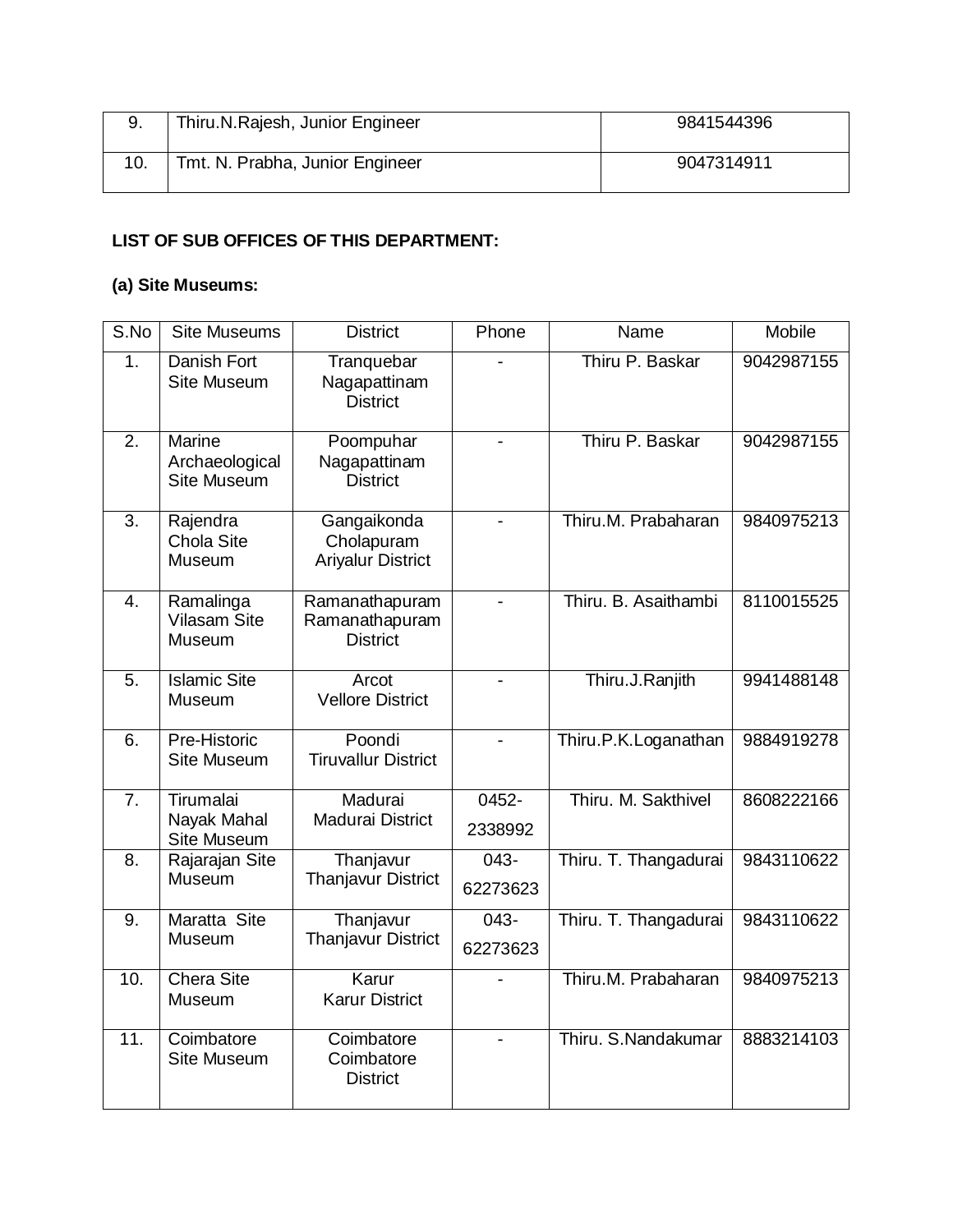| 12. | Courtrallam<br>Site Museum        | Courtalam<br><b>Tirunelveli District</b>         | Thiru. K. Sakthivel | 8608222166 |
|-----|-----------------------------------|--------------------------------------------------|---------------------|------------|
| 13. | <b>Tirukovilur Site</b><br>Museum | <b>Tirukovilur</b><br><b>Villupuram District</b> | Thiru, J. Baskar    | 9042987155 |
| 14. | <b>Hero Stones</b><br>Site Museum | Dharmapuri<br>Dharmapuri<br><b>District</b>      | Thiru.M. Prabaharan | 9840975213 |

# **(b) Archaeological Officer Office:**

| S.No | Archaeological<br><b>Officer Office</b> | <b>District</b>            | Phone          | Name             | Mobile     |
|------|-----------------------------------------|----------------------------|----------------|------------------|------------|
| 1.   | Thanjavur                               | <b>Thanjavur District</b>  | $\blacksquare$ | Thiru. T.        | 9843110622 |
|      |                                         |                            |                | Thangadurai      |            |
| 2.   | Chidhambaram                            | <b>Cuddalore District</b>  |                | Thiru P. Baskar  | 9042987155 |
| 3.   | Dharmapuri                              | Dharmapuri District        |                | Thiru.M.         | 9840975213 |
|      |                                         |                            |                | Prabaharan       |            |
| 4.   | Tirunelveli                             | Tirunelveli District       |                | Thiru, J. Baskar | 9042987155 |
| 5.   | Nagerkoil                               | Kanyakumari                | -              | Thiru. T.        | 9843110622 |
|      |                                         | <b>District</b>            |                | Thangadurai      |            |
| 6.   | Coimbatore                              | <b>Coimbatore District</b> | L.             | Thiru.           | 8883214103 |
|      |                                         |                            |                | S.Nandakumar     |            |
| 7.   | Chennai                                 | <b>Chennai District</b>    |                | Thiru. J. Baskar | 9042987155 |
| 8.   | Thirumalai                              | <b>Madurai District</b>    | 0452-          | Thiru, K.        | 8608222166 |
|      | Nayakar Mahal,<br>Madurai               |                            | 2338992        | Sakthivel        |            |

# **(c) Epigraphical Office:**

| S.No | Epigraphical  | <b>District</b>                               | Phone | Name                   | Mobile     |
|------|---------------|-----------------------------------------------|-------|------------------------|------------|
|      | Office        |                                               |       |                        |            |
|      | Poompuhar     | Poompuhar<br>Nagappattinam<br><b>District</b> |       | Thiru.P. Baskar        | 9042987155 |
| 2.   | Udagamandalam | Udagamandalam<br><b>Nilgris District</b>      |       | Thiru.<br>S.Nandakumar | 8883214103 |